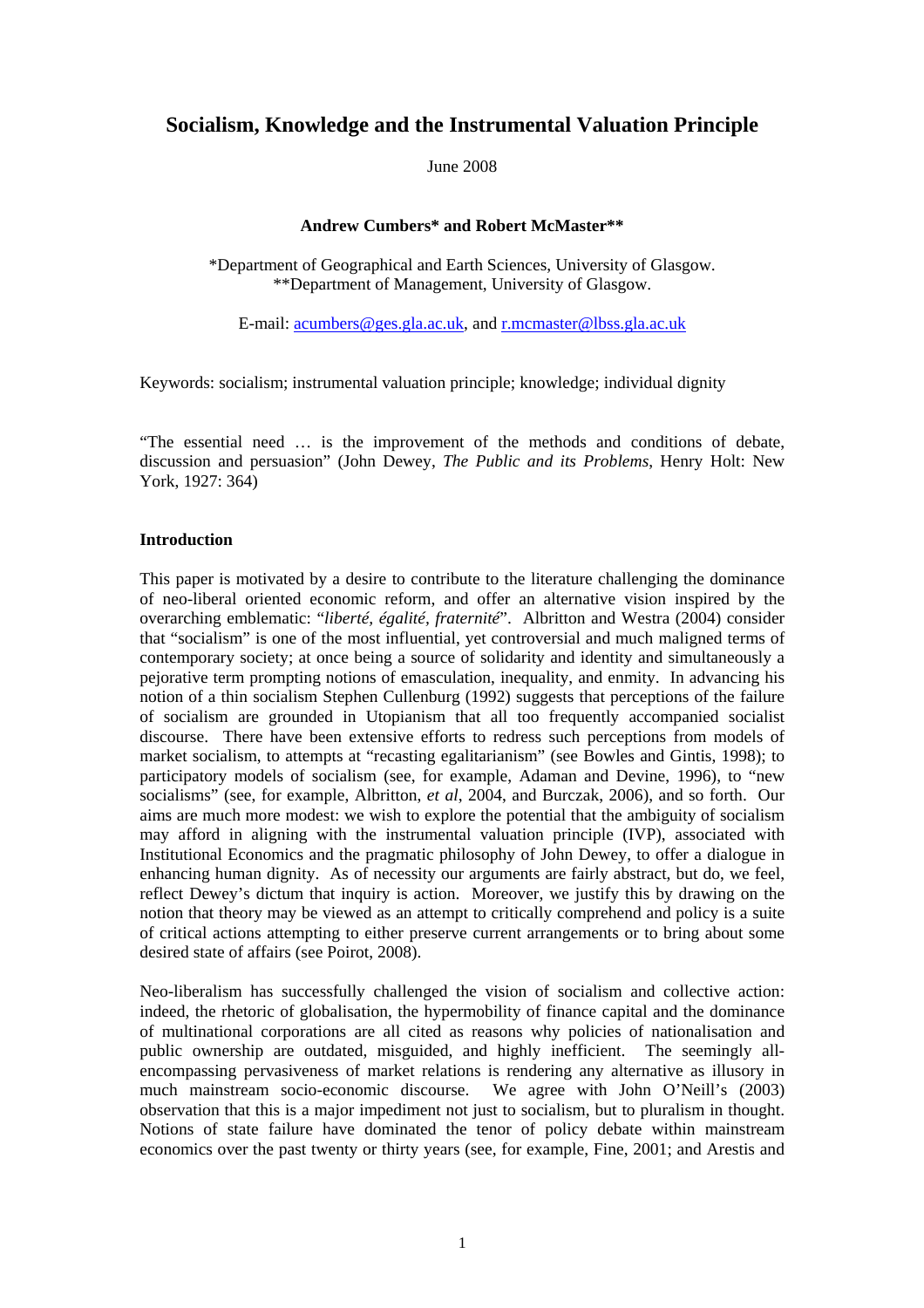Sawyer, 2001), leading to the frequently held view that mainstream economics (if not economists) is associated with an endorsement of a ubiquity of markets.

Over thirty years ago John Kenneth Galbraith (1972) noted socialism seemed a busted flush, and if anything this feeling is amplified in contemporary society, with socialism seemingly the domain of a few eccentrics confined to the margins of socio-economic commentary. Yet such a perception partly derives from the association of socialism with centralised state ownership, control and collective planning, and its seeming antagonism towards decentralised decision-making, private property and markets. Hodgson (1999) observes that the emergence of the term 'socialism' coincides with that of 'individualism'; both commonly invoked as antonyms. This need not be the case, as He states:

"… in all its diverse meanings, the modern concept of socialism is very much a product of eighteenth century Enlightenment. Socialism has made strong appeals to the Enlightenment ideals of equality and co-operation" (1999: 17).

The rights and dignity of the individual can be upheld with such an underlying value orientation. Moreover, public ownership need not be the only model that promotes such ideals. These are massive subject areas, and this paper only endeavours to modestly contribute to this complex and highly contested terrain.

Hodgson (1999) further notes that socialism suffers from the ambiguity of its alternative structures: a case of strong on criticism, but weak on alternatives. He argues:

"Without a fundamentally different, and detailed alternative proposal, we have no sound basis to give 'socialism' a meaning that is different from that which it has acquired and largely retained since its inception" (1999: 16).

In general terms, we agree with much of Hodgson's arguments, although we believe that ambiguity is not necessarily a vice. We take heart from Joan Robinson's (1962) reference to the difficulties in defining ideology. She employs the analogy of attempting to define an elephant: "But how to define an elephant? … I cannot define an elephant but I know one when I see it" (Robinson, 1962: 8). We also note that there is considerable currency in the notion that, *pace* Cartesian based approaches, meaning is context dependent, and, hence is not fixed. Moreover, Klaes (2004), drawing from Popper, in defending the vagueness of the term 'evolution' in economics makes the point that a definitional mode of thinking is limited in appreciating whole fields of research. Instead, Klaes considers that the polymorphicity of a term can signal an umbrella term where the amorphousness and heterogeneity of employment potentially offers points of advantageous connections between groups. This is what we consider the term 'socialism' to offer. For us 'socialism' has much in the way of the same qualities: it is a value system, we believe, that shares much in common with the principle of instrumental valuation, despite the hostility of the latter to any dogmatic "isms" (Tool, 1993, *et al*.). Both share an egalitarian orientation, both challenge hierarchical elites and power structures, and both stress the importance of co-operation – instrumental valuation through deliberative democracy. This paper appeals the IVP, founded on a synthesis of the works of Thorstein Veblen and Dewey (Tool, 1995), as a nexus for discussion, debate, and connections on alternatives to the current neo-liberal hegemony.

The socialist calculation debate and more contemporary debates, such as that between Adaman and Devine (1996, 2001, 2006) and Hodgson (1999, 2005) are highly instructive in terms of evolving meanings of socialism and knowledge. Critical to models of planning are conceptualisations of knowledge, and it is here that we appeal to Dewey's notions of fallibility and reflexivity of knowledge in tentatively advancing our case. Our approach complements Theodore Burczak's (2006) imaginative marriage of post-modern Marxian theory of class process, Hayek's subjectivist theory of market processes, and the capability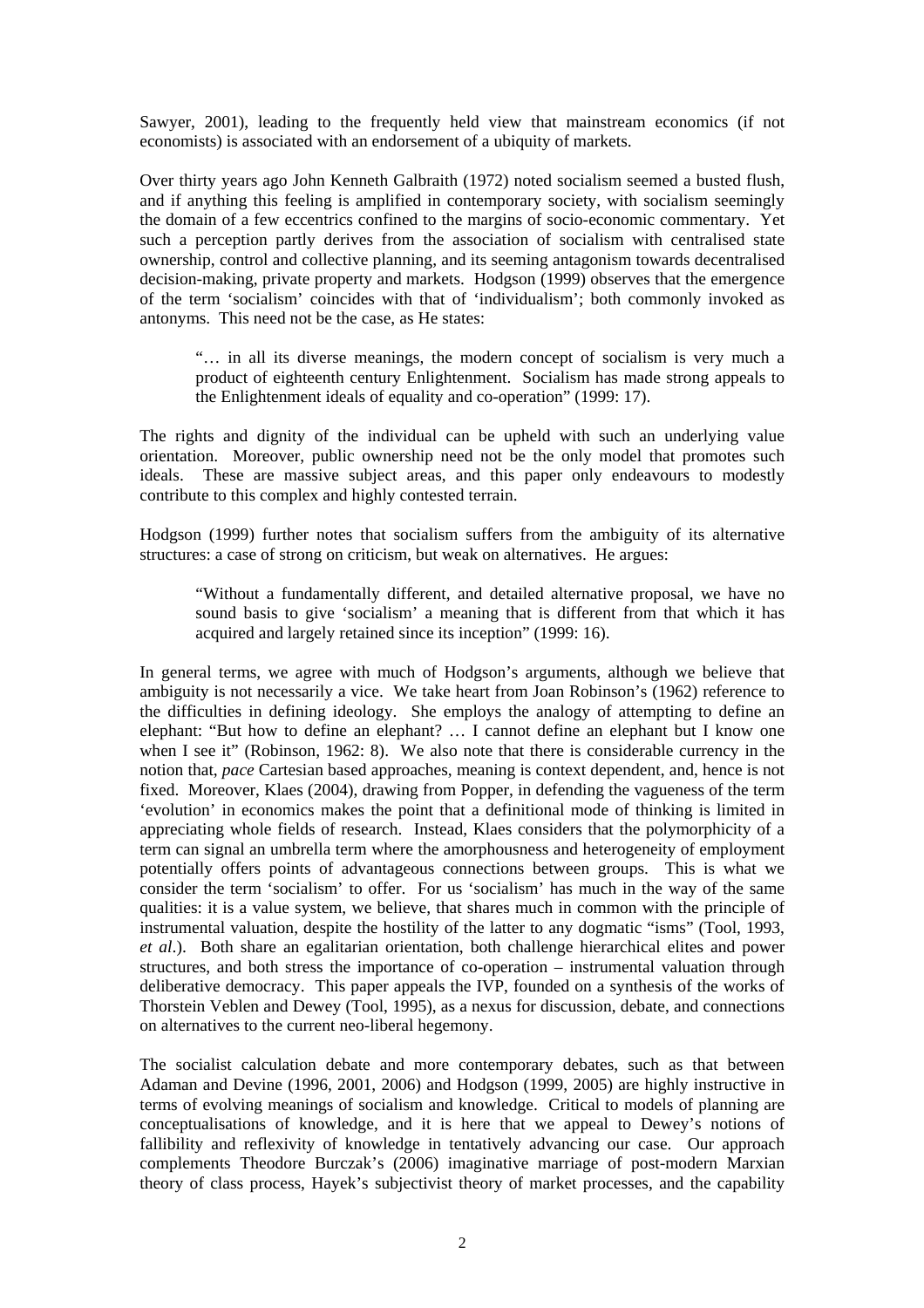theory of justice. We believe that socialism resembles Klaes' notion of an umbrella term embodying a plurality of ideas predicated on democratic and egalitarian values offers an exciting avenue in the promotion of individual dignity – a narrative too long considered a neo-liberal shibboleth.

The second section reviews aspects of recent debates on socialist models and knowledge – principally between Adaman and Devine, and Hodgson; the following sections post some observations on IVP and its potential resonance with egalitarian values. The final section considers the promotion of individual dignity based on the arguments to this point.

### **Socialist economic models and the issue of knowledge**

The socialist calculation debate was vitally important in establishing the terms of future discourse in this area. The most notable Austrian contributions were made initially by Mises and latterly Hayek. In terms of our discussion here, two important and divergent socialist contributions are worthy of note: First, Abba Lerner's and Oskar Lange's attempted rebuttal of Mises' dismissal of the possibility of rational economic calculation under socialist central planning, and second Karl Polanyi's rejection of Mises' framing of socialism. Both are fairly well known and the details need not detain us. However, there is merit in noting that Lerner and Lange attempted to advance a system of central planning based on Walras' general equilibrium approach, where price vectors were established following Walras' *tâtonement* procedure.

Hayek's intervention, on both theoretical and methodological grounds was decisive. It contested socialism's ability to generate sufficient information to co-ordinate economic activity and conjectured that socialism would inevitably emasculate the individual. Of course, the context of Hayek's contribution is significant in appreciating his perspective. Epistemologically, Hayek may also be seen as offering an important critique of the neoclassical general equilibrium model: for Hayek the market and the economy are processes of discovery with limited knowledge and extensive uncertainty; not static tractable solutions with passive agents.

O'Neill (2003) highlights the commensurability of epistemological framing. In criticising the market economy Polanyi (1944) also rejected what he saw as the "ill-liberty" of central planning (more recently see Jessop, 2002 and Burczak, 2006). For us, Polanyi's rejection of Mises' framing holds particular appeal as it opens up and broadens the conception of socialism to a plurality of meanings beyond the confines of central planning and nationalisation of industry<sup>1</sup>. Such a model is likely to be highly undemocratic in practice, particularly where industries remain organised on a large-scale national basis (see Clarke 1993). At the same time, for an economic system to be democratic requires a level of subsidiarity, variety and choice which is simply not present under centrally imposed planning regimes:

"No convincing scheme for durable economic decentralisation has been proposed, without the equivalent decentralisation of the powers to make contracts, set prices, and exchange products and property rights, through markets or other forms of property exchange. This does not mean that markets are regarded as optimal or ideal,

<sup>1</sup> Arguably, this reveals a productivist bias repeated in much traditional socialist thinking from Marx onwards. Yet, as Baran and Sweezy (1966) argued, in contemporary capitalist societies, some of the worst exploitation by corporations takes place in the sphere of consumption, particularly in the deregulated and privatised utilities where production for social need has been replaced by the profit motive.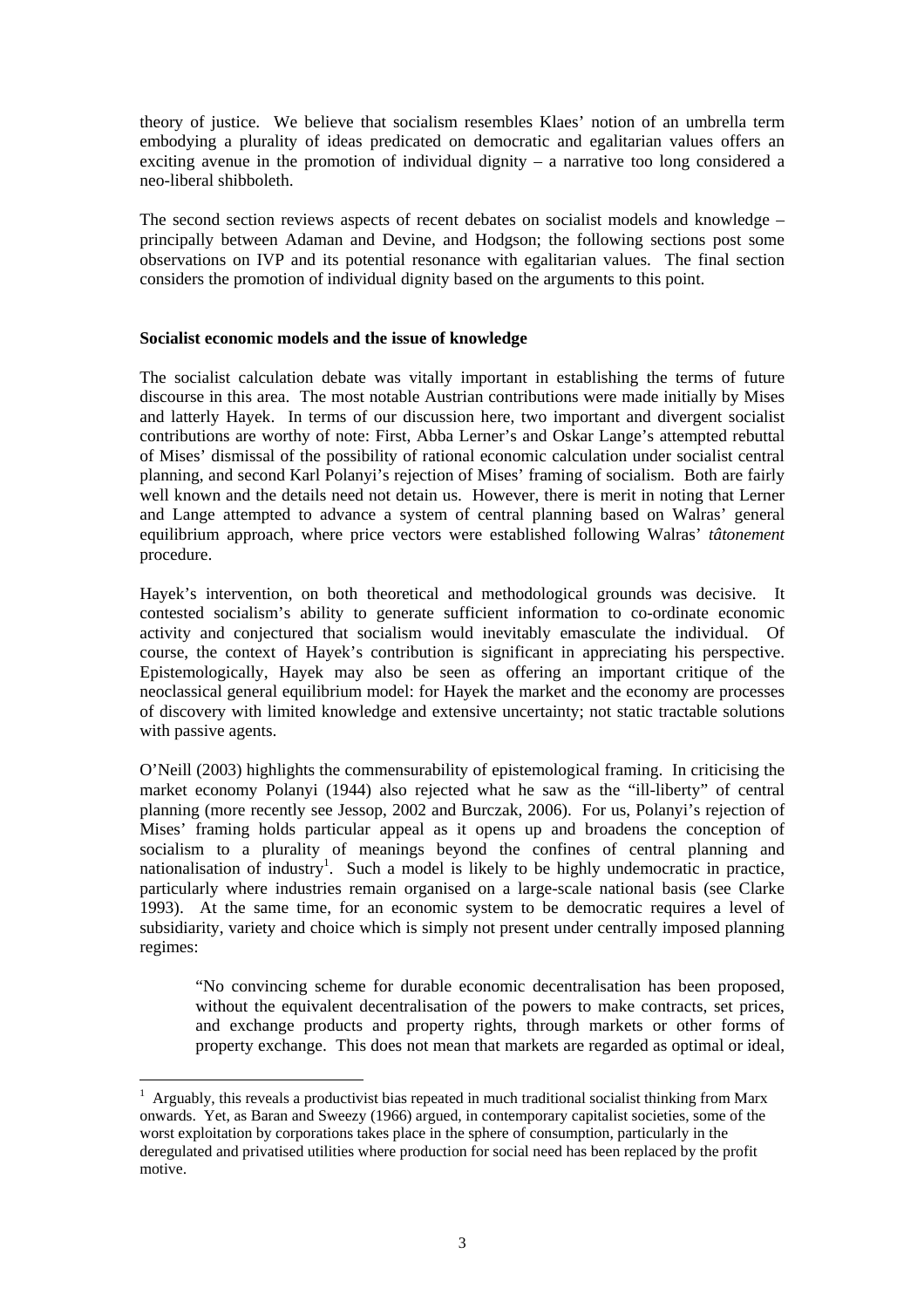nor that an entire economy is made subject to "market forces". It does mean, however, that markets and exchange are necessary to sustain genuine economic pluralism and diversity" (Hodgson 1999: 31).

Hodgson's (1999, 2005) observations on, and criticisms of, various models of socialism, particularly Adaman and Devine's (1996, 2001) proposals for a participatory model of socialism, provide a valuable reference point for our purposes.

Adaman and Devine have in various publications advocated limits to the market mechanism, proposing instead greater recourse to a democratic system of participatory planning. They state:

"Democratic participatory planning is envisaged as a process in which the values and interests of people in all aspects of their lives interact and shape one another through negotiation and cooperation. In the course of this process tacit knowledge is discovered and *articulated* and, on the basis of that knowledge, economic decisions are *consciously* planned and coordinated" (Adaman and Devine, 1996: 531-532, emphasis added).

Whilst the objective of participatory planning is highly laudable, and the first sentence of the quote is very much in the spirit of this paper, the second is not. As Hodgson correctly highlights, there are profound problems with Adaman and Devine's analysis of knowledge; particularly regarding the impression that they presume a linear progression of knowledge, and the overt presumption that tacit knowledge is codifiable (see also Poirot, 2008).

Taking the latter point initially, Hodgson (1999, 2005) provides a compelling critique. For example, he contests:

"The idea that this [tacit] knowledge can be readily extracted from its institutional carriers, and freely codified and processed by a committee … perpetuates a fatal error of Enlightenment thought: that such matters can largely be made subject to reason and deliberation; and that the mind may soar free of all habits, preconceptions and institutions – of which in fact it is unavoidably obliged to make extensive use" Hodgson (1999: 60).

In response to Hodgson's critique Adaman and Devine (2006) admit to ambiguity in the employment of the term "articulated" in their 1996 work noted above, and claim to mean "articulate" in a different sense to Hodgson's interpretation. Unfortunately, this aspect of their response to Hodgson is not entirely convincing as they do not elaborate upon what they do mean by "articulated"2 .

The codification of tacit knowledge is an error that has been committed by some mainstream economists, such as Dasgupta and David (1994), who argue that tacit knowledge is an increasingly redundant concept since the boundary between tacit and codified knowledge is determined by costs and benefits, and the increasing sophistication of information technology is converting tacit into codified knowledge. Instead, following Darwinian evolutionary biology, Nightingale (2003) argues that tacit and codified forms of knowledge are not

 $2$  There are compelling grounds for Hodgson's interpretation – note the context of Adaman and Devine's (1996) use of "articulated"; it is certainly employed as verb, and the term "consciously" lends credence to the interpretation of "articulated" as 'to utter' and hence potentially codify. There is a tension in Adaman and Devine's explanation and their endorsement of Hodgson's reading of "tacit knowledge" as embodied in the practices of individuals or groups. They do, however, reject electronic models of socialism on this basis.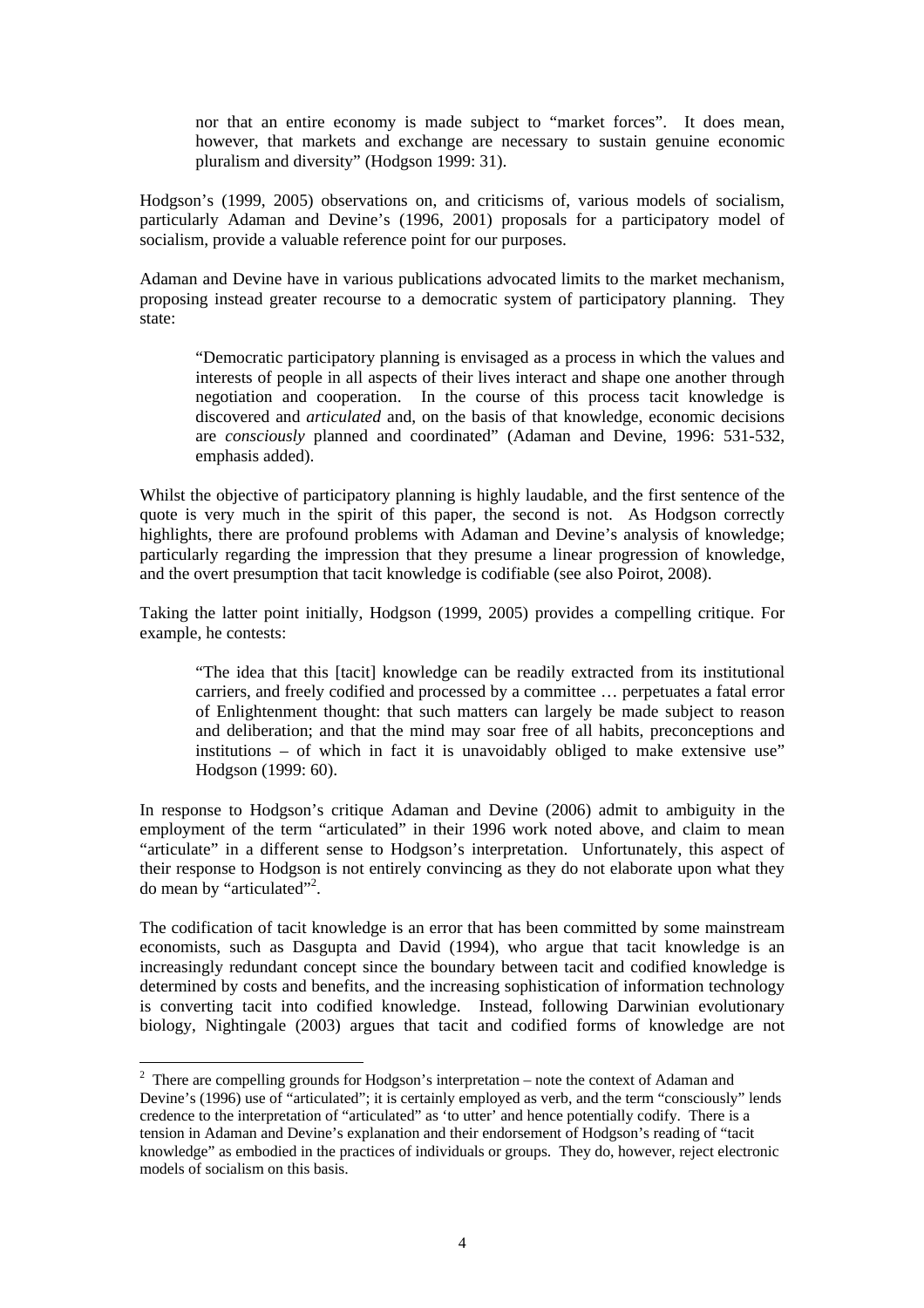alternatives as Dasgupta and David, and Adaman and Devine (appear to) presume, but complements. Nature retains and re-employs earlier adaptations, such as non-conscious knowledge, to support more recent evolutionary adaptations such as conscious thought and speech<sup>3</sup>. Consciousness is a process acting as a searchlight permitting the selection of images and focal awareness. It crucially relies on tacit knowledge to accomplish this (Hodgson, 2005). Thus, "The physical structure of the brain, and not external costs and benefits, determines what can and cannot be made conscious" (Nightingale, 2003: 156).

Importantly, learning can convert conscious deliberation, or rule following into a process of routine and into tacit background knowledge. Hence, expert knowledge acquired through practice over a period of time is difficult, if not impossible, to codify, and creates the distinction between 'know how' and 'know that' (Nightingale, 2003).

Dewey (1963) and Veblen (1990) have both argued that knowledge is socially embedded, and that knowing is a type of practice. Conscious knowledge is socially constructed in particular cultural contexts, and is vested in institutions (Hodgson, 2004; Poirot, 2008); and is hence neither absolute nor relative: it evolves. Following Dewey, the dualisms of fact-value, and objective-subjective are rejected. Instead, knowledge is tentative in that it may possess a temporary warranted assertability on the basis of supporting evidence, but this can never be conclusive. It is also not independent of reality, and is in part constituted by individuals' interactions with that independent reality, i.e., individuals' experiences. Hence, mainstream economic allusions to knowledge as a stock, and the potential conflation of tacit and codifiable knowledge are utterly rejected, as is the Cartesian mind-body dual.

The acquisition of knowledge through inquiry is a value-laden exercise, and the process of inquiry is a process of valuation: in effect no scientific endeavour can be value free (Klein, 1995). The dictum of the analyst as independent spectator is rejected: inquiry is action, and action is partly constitutive of reality (Haack, 2004, Khalil, 2004). An analyst's beliefs and imagination are as intrinsic to discussions of reality as empirical evidence: warranted beliefs partly shape reality (Khalil, 2004).

Thus, knowledge is a capacity, whereas information is a state. The alleged convertibility of tacit into codified knowledge is deeply flawed; conflating knowledge and information. This also relates to the initial point indicated above: Adaman and Devine appear to assume that the establishment of committees will generate more information that acts to increase knowledge (in a linear fashion). This fails to appreciate the social embeddedness of knowledge, at the centre of Dewey's and Veblen's arguments, and that consciousness is socially constructed. Hence, Hodgson's (2005) allusion to knowledge residing in institutional customs and traditions (habits) in complex systems of historically layered institutions. Moreover, Adaman and Devine imply that their committee system will create knowledge and increase certainty: witness their reference (1996: 553) to the diminution of principal-agent problems, and the embracing of more extensive tacit knowledge. Again, this fails to appreciate the fallibility of knowledge stressed by Dewey. Even if principal-agent problems are addressed, there can be no presumption that eroding information asymmetries will enhance knowledge.

The foregoing, of course, does not in any sense mean that the state or deliberative processes should not be heavily involved in addressing socio-economic problems. Important as Hodgson's contentions are concerning the nature of tacit knowledge they do not represent a

<sup>&</sup>lt;sup>3</sup> Drawing from evolutionary biology, evolutionary psychology and the work of John Searle, Nightingale (2003: 155) observes that consciousness depends on three inter-related neural systems: a proto-self, and unconscious neural image of the body that monitors and responds to internal changes; second, unconscious images of external objects; and third, second-order neural maps of the relationships between the foregoing.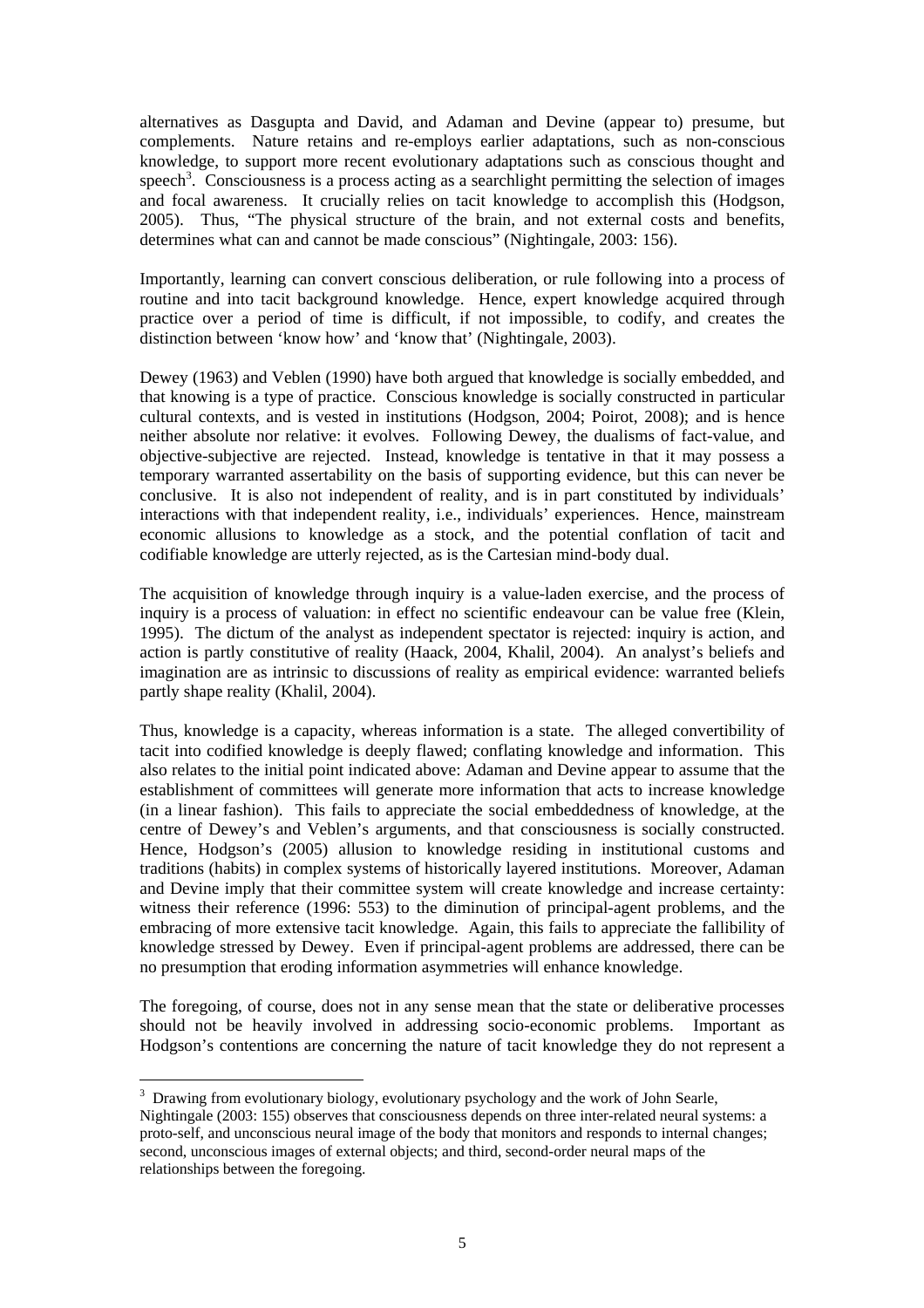necessary nor sufficient justification for market provision per se. O'Neill (2003) drawing from the early twentieth century associational socialism of Otto Neurath<sup>4</sup> considers that Hodgson's epistemological position is, in some respects, close to Hayek's emphasis on the necessity of markets and prices to co-ordinate activity. O'Neill claims Neurath's observations on the achievement of the co-ordination of scientific knowledge demonstrates that the market is not a necessary institutional feature to co-ordination. Indeed, following Hodgson, he argues:

"… the co-ordination of knowledge, tacit or articulated, is a ubiquitous problem that exists at all points in the social and economic order … The market is not a requirement for co-ordination and … in some cases can become a hindrance" (O'Neill, 2003: 200).

Market provision begets commodification which begets quantification through the prerequisites of monetisation and commensurability in exchange value. The problems with a culture of quantification engendered by a ubiquity of market relations are well documented (see, for instance, Georgescu-Roegen, 1971; Porter, 2004), and need not delay us here. Markets as institutions do have important roles in terms of co-ordination and creation, or dynamism, but so too does the state. Indeed, as Burczak (2006) and Moreau (2004) argue, the state may have a *creative* function to perform in an evolving economy through the enablement of individuals and the enhancement of individuals' capabilities. This requires more imagination than the blanket call for state ownership. The main flaw in central planning is not that it is more inefficient at allocating resources than market based systems, but rather that it stymies innovation and human creativity. The work of Peter Murrell in particular has shown that Soviet bloc countries performed as well as western capitalist states in the short term in resource allocation. Where Soviet economics lagged however was in long term dynamic efficiency, which involves 'not the allocation of existing resources but the potential for dynamic and transformative growth' (Hodgson 1999: 59). This is because the forms of knowledge that lead to new innovations in products, services and processes do not arise in the main from formal planned research, administered by committees (whether of multinational companies or state bureaucracies) but take place through the coming together of individuals in a free, open and democratic exchange of ideas.

## **Some observations on the instrumental value principle (IVP)**

 $\overline{a}$ 

Theories of value in economics have been abridged from the Classical delineation of use and exchange value domains to concentration solely on the latter. Indeed, some commentators consider that mainstream economics is devoid of value theory, whether labour or marginal utility theories, with price theory eclipsing theories of value (Samuels, 1998: 125). Nevertheless, mainstream evaluations are grounded on utilitarian-oriented notions of value and resonate with the Paretian rubric. Following from the embeddedness of the mainstream approach in the Cartesian notion of the objectivity of science, it may be contested that both utilitarian-oriented and Paretian approaches provide an insipid credence that the status quo is morally neutral (Avio, 2004). Hence the status quo acts as a default position and as the efficiency base (see for example, Samuels, 1995; Tilman, 1998). A Panglossian support for capitalism frequently follows.

<sup>&</sup>lt;sup>4</sup> Neurath and Dewey share some association in the unity of science project to which Dewey (1939) contributed and Neurath co-edited. It is obvious that there is some correspondence between Dewey and Neurath on issues such as subsidiarity, but there appear to be important differences; chiefly, relating to Neurath's embrace of logical positivism and Dewey's rejection of it.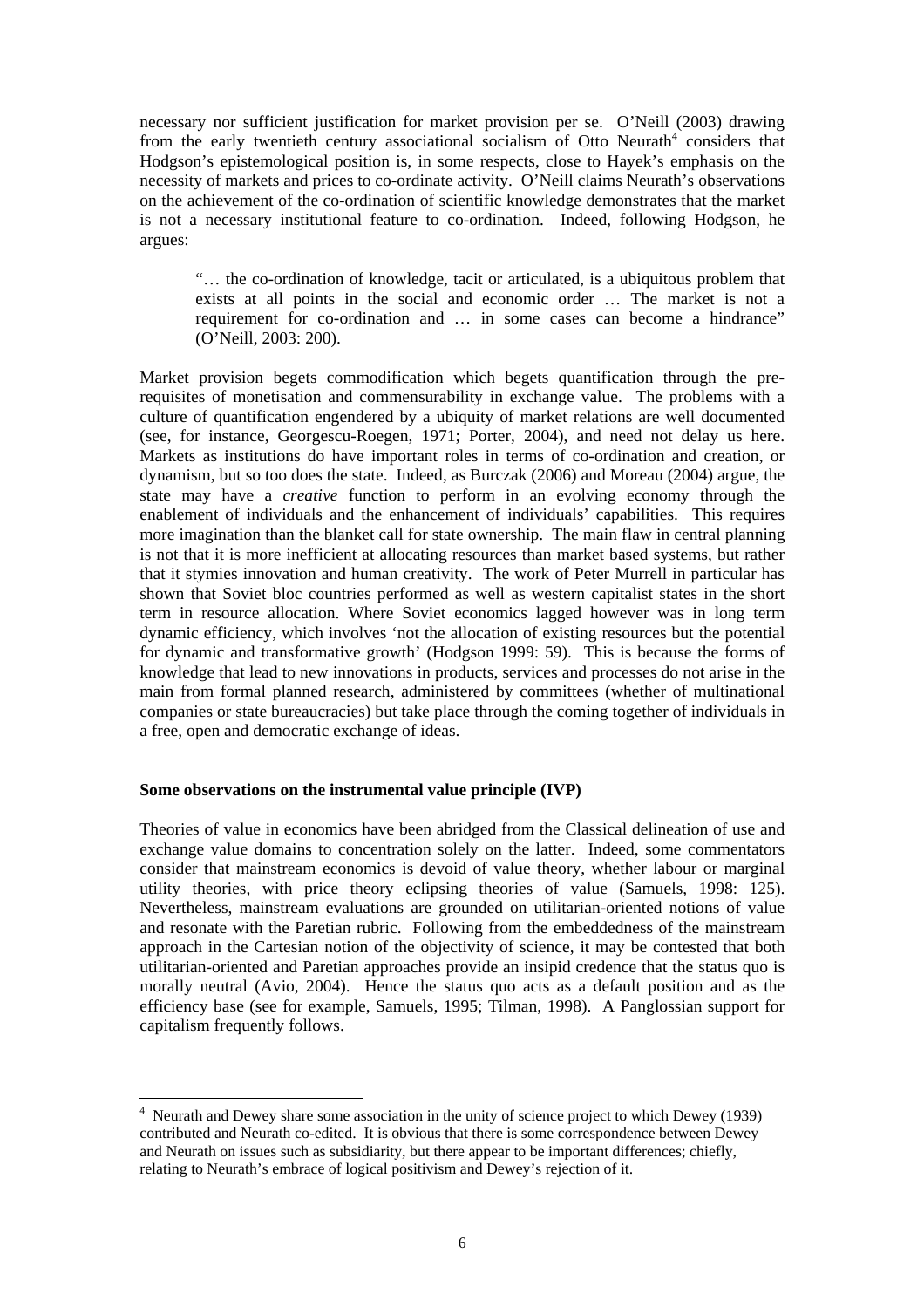This paper does not endeavour to advocate the labour theory of value as an alternative to the dominance of mainstream price theory. Instead, it argues that the synthesis of Dewey's<sup>5</sup> instrumentalism<sup>6</sup> and Veblen's (1994) delineation between classes of institutions<sup>7</sup> offer a potentially lucrative prognosis of democratically-established governance arrangements.

Dewey (1939) recognised that the word 'value' embodied considerable ambiguity. For instance, the verb "to value" implies subjective feelings relating to the cherishing, or prizing, of something, and moreover, involves appraisal in terms of placing a value on, as well as assigning value to. Indeed, Dewey (1939: 383) argued:

"All conduct that is not simply either blindly impulsive or mechanically routine seems to involve valuations. The problem of valuation is thus closely associated with the problem of the structure of the sciences of *human* activities and *human* relations" (original emphasis).

 $\overline{a}$ 

 $6$  Dewey's instrumentalism should not be confused with the instrumentalism of some contemporary commentaries, most notably Milton Friedman in economics. This approach considers that scientific hypotheses posses no truth value in themselves, they are merely tools for prediction. By contrast, Dewey defines instrumentalism in terms of how thought functions in the experimental determination of further actions (Haack, 2004: 16). In effect, instrumentalism refers to the connectedness between means and ends; and, as Tool (1993) notes, alludes to a continuum between means and ends (or consequences).

<sup>7</sup> Veblen (1994: 208) argues that: "... institutions – economic structure – may be roughly distinguished into two classes or categories, according as they serve one or other of two divergent purposes of economic life". These purposes include acquisition or production, pecuniary or industrial activities, and Veblen further delineates between "salesmanship" and "workmanship", and "vested interest" and the "common man" (see also Tool, 1993). Moreover, Veblen highlights a dichotomy between "invidious" and "non-invidious" interest. Veblen's categorisation is the basis of his criticisms of the "leisure class", that part of society that does not contribute to economic well-being and extracts pecuniary benefits from others. While this undoubtedly resonates with Marx, Veblen did not tar all capitalists with the same brush: he admired those who contributed to industrial technology and production. This, "The relation of the leisure (that is, propertied non-industrial) class to the economic process is a pecuniary relation – a relation of acquisition, not of production; of exploitation, not serviceability" (Veblen, 1994: 209).

<sup>&</sup>lt;sup>5</sup> John Dewey has frequently been proclaimed as the USA's most prominent philosopher (see, for instance, Bertrand Russell's *History of Western Philosophy*), but as Haack (2004) reports Dewey insisted that philosophy had to be wedded to life in that it had political and social relevance. Dewey was a leading and active social reformer and was involved in the founding of several associations, including: the American Council of Civil Liberties, and was a member of the commission dispatched to Mexico to investigate Stalin's charges against Trotsky.

Dewey is strongly associated with other pragmatist philosophers, especially Charles Sanders Peirce. Space precludes any exploration of this association, beyond noting that Dewey and Peirce shared many perspectives (see Haack, 2004), and indeed, Peirce may have had a greater influence on Veblen than Dewey (Waller and Robertson, 1993). However, Dewey is acknowledged as providing a central influence on development of the instrumental valuation principle: hence the focus on him.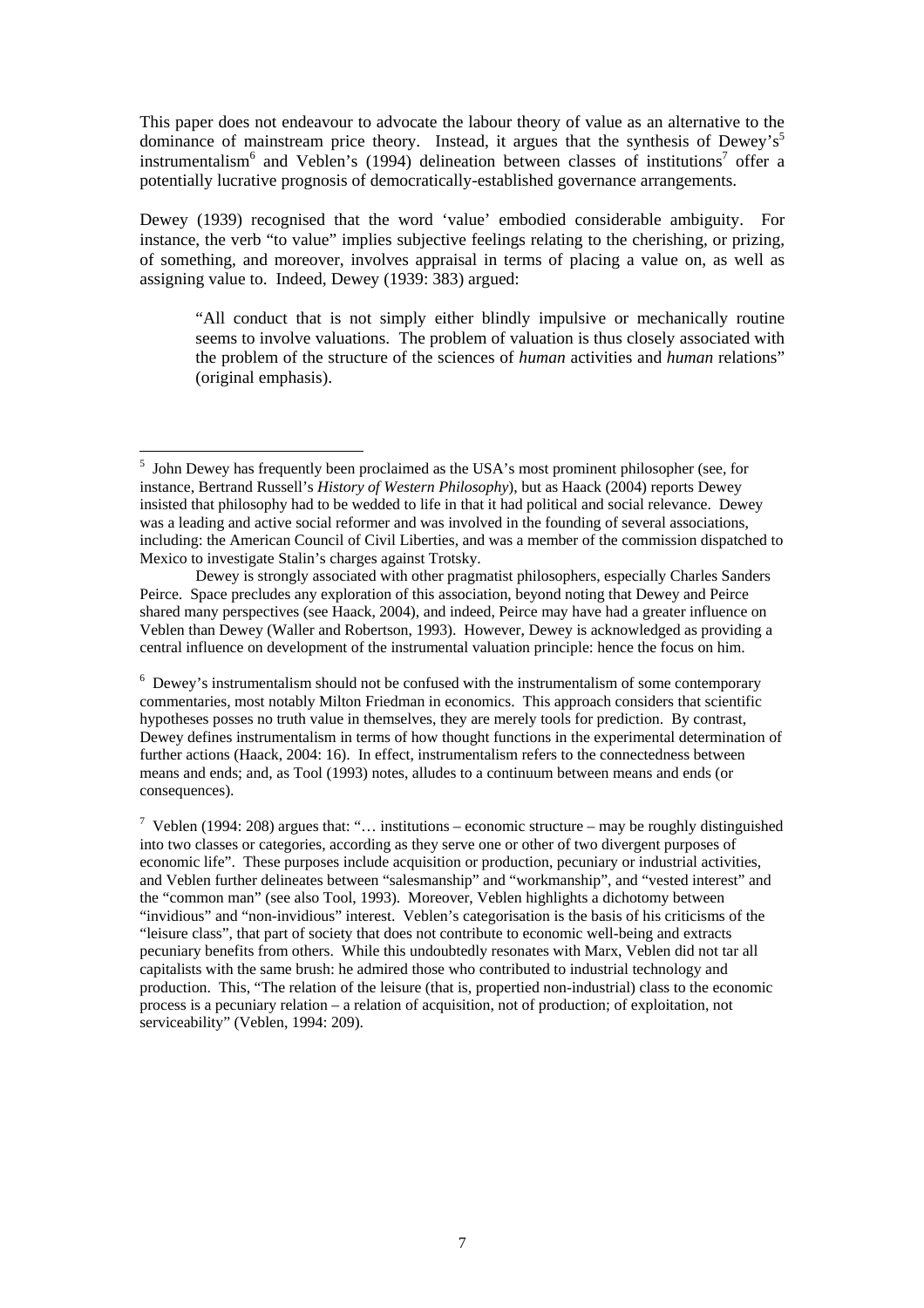From Dewey's theory of knowledge and his adumbration of the means-end continuum<sup>8</sup>, value adopts a processual, or ethical dialectical quality (Waller and Robertson, 1993). This is in direct contrast to other principles of value, such as utilitarianism, where the acceptance of 'given wants' infers an ethical relativism that may engender an ethical absolutism. Specifically, Tool (1993: 126) argues that society distinguishes between admissible and inadmissible wants, and therefore, "… any unwillingness to uncritically accept the market satisfaction of wants evades judgemental responsibility". This, for Tool, can result in ethical absolutism that favours the status quo. If compelled to make judgements about acceptable and unacceptable preferences, unreflective decision makers may opt to employ the status quo as an absolutist benchmark<sup>9</sup>.

For Tool (1993, 1995) the origin of IVP embodies the historical application of reason to experience that is reflected in the creation of a technological continuum.

"This continuum – the cumulative 'increase and diffusion of knowledge among men' – is pursued by tool and idea combinations in quest for a causal understanding of observable realities. The instrumental value principle is a processual construct, in accord with evidential social reality to which it is addressed" (Tool, 1993: 125).

In this respect Tool asserts that the IVP cannot be considered to be taxonomic, since it is an evolutionary concept; or teleological since, following Dewey, ends are causal and provisional; or hedonistic since agents are viewed as being moulded or conditioned by their institutional environment and are conditioning of that environment. This diverges from the absolutism of other value systems or ideologies. As Dugger remarks these so called "ism-ideologies" are frequently employed to defend existing hierarchies and power structures, and detracts from the potential of inquiry to address social problems. Dugger citing Tool notes:

"This retarding element [propensities through acquired habits to retain and perpetuate hierarchical status and the existing power structure] is intellectually solidified in the form of "ism-ideologies", such as capitalism and communism. These ism-ideologies are systems of ideas and assumptions that support particular institutional forms. They come to determine the way problems are seen and their assumptions become "first principles" or "eternal truths" that lie beyond the realm of legitimate inquiry. Fully developed they block inquiry …" (Dugger, 1995: 198, citing Tool's 1979 *The Discretionary Economy*: 26-29).

Samuels (1995) considers that economics is a contributor to the social valuation process, but following Dewey and Veblen, mainstream economics acts in the manner of an ism-ideology and blocks inquiry (Dugger, 1995; Tilman, 1998). Beyond Dewey's criticisms of utilitarianism, he was scornful of neoclassical economics, believing that neoclassical

 $8$  Dewey advocated a means-ends continuum: as the means (of inquiry) are selected this influences, even determines, the ends-in-view (effectively the immediate ends or consequences), but these ends-inview develop into instrumental means to further ends-in-view. Contra utilitarianism and consequentialism, means and ends are not duals but elements constituting a continuum. Given the fallibility of knowledge inquiry is a process proceeding from doubt, or a problematic situation, to settled belief, but this belief can never be taken as given: there is always doubt and a need for on-going revision.

<sup>&</sup>lt;sup>9</sup> The social embeddedness of knowledge and inquiry, and the process of inquiry as a process of valuation profoundly shape the institutionalist approach to valuation. Clarence Ayres was arguably the initiator of the principle of instrumental valuation, but his reliance on technological progress as a locus of value has been criticised in subsequent contributions (see, for example, Dugger, 1995; Samuels, 1995; Tool, 1993, 1995). Hence, we concentrate on these subsequent contributions, particularly that of Tool and Samuels.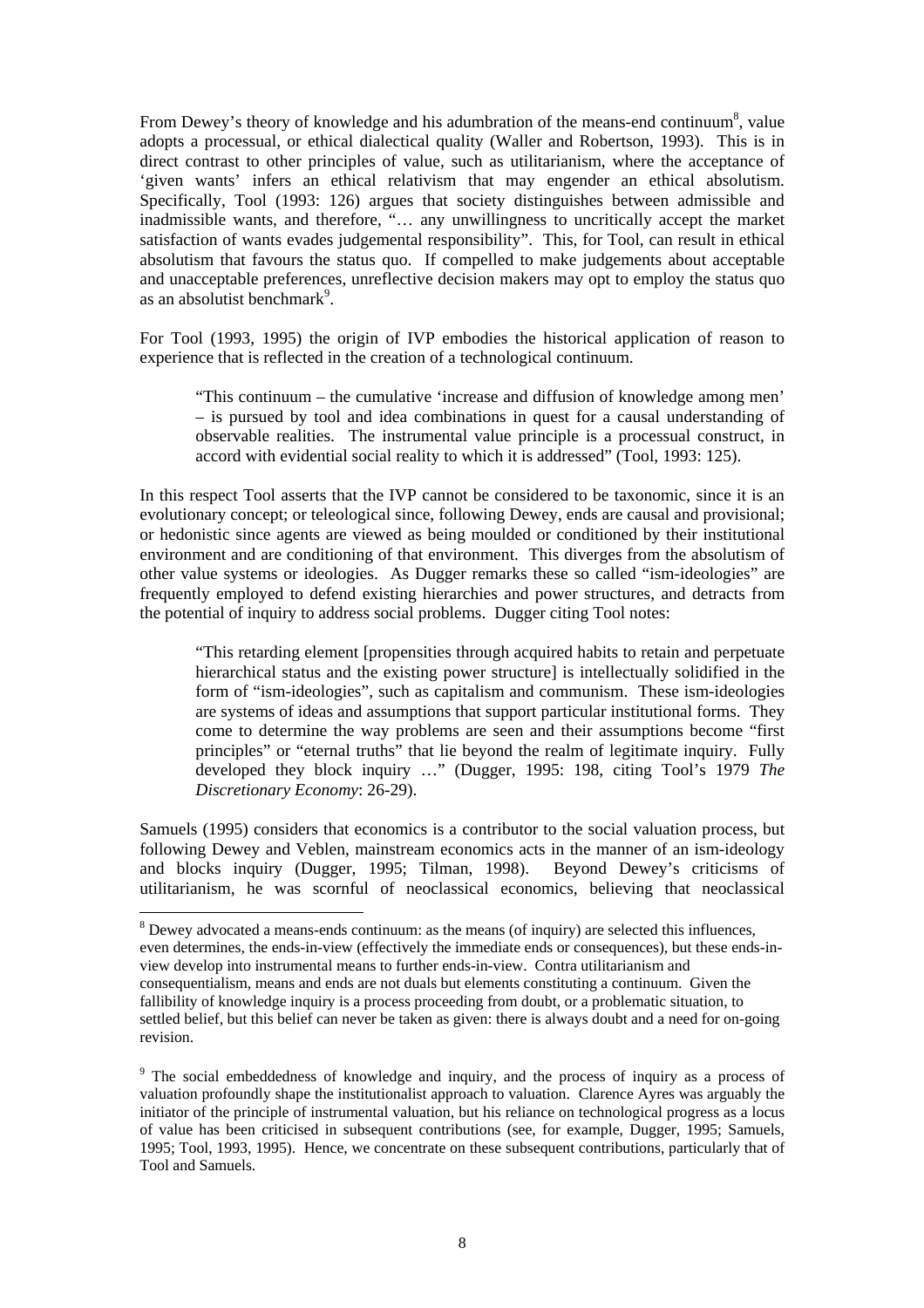economists were the apologists of capitalism (Tilman, 1998:  $147$ )<sup>10</sup>. Of course, it is well documented that Veblen had a profound disdain for neoclassicism and much of the apparatus of capitalism (see Veblen, 1994). Yet both held deep suspicions of communism and socialism (see Veblen,  $1990$ )<sup>11</sup>, especially as manifest in the former Soviet Union. In his call for voluntary agreements Dewey (1962: 118) makes the following point:

"A coordinating and directive council in which the captains of industry and finance would meet with representatives of labor and public officials to plan the regulation of industrial activity would signify that we (the US) had entered *constructively* and *voluntarily* upon the road which Soviet Russia (sic) is travelling with so much attendant destruction and coercion" (emphasis added).

Dewey's passage demonstrates the desire for dialogue and pluralism that informs the IVP. The principle is not absolute, but provides a *framework* of discourse and policy analysis, and embodies pluralistic values (Samuels, 1995, 1998). It does not imply a particular pattern of ownership or governance, and, "Accordingly, it is neither identified with nor supportive of any Grand Alternatives, the isms of political economy – capitalism, socialism, communism – all of which offer timeless, institutionally defined economic models" (Tool, 1993: 126). Instead, it furnishes *criteria* for the selection of alternative institutional structures. Here the instrumental value principle furnishes a clear association between scientific inquiry and social well-being, with institutions being evaluated on the basis of the instrumental use of knowledge. For Dewey, intelligence is an instrument for the advancement of social wellbeing (Samuels, 1995). Hence, institutional change *should* be governed by intelligent action guided by desired future consequences of that action (ends-in-view), and that this should be facilitated by widespread participation in decision-making processes that reflect the pluralism of society (Atkinson, 1987; Samuels, 1995; Tool, 1993, 1995, *et al*.).

Tool (1995: 23), following Foster, designates the following as the essence of the IVP:

"… do or choose that which provides for the *continuity* of human life and the *noninvidious* re-creation of community through the instrumental use of knowledge" (emphasis added).

To reiterate the principle is an instrument of policy analysis, and not policy *per se*. It furnishes guidance on policy evaluation (Samuels, 1995). The principle as a process of valuation is emphasised further by Samuels (1998), who argues that it provides only a mode of discourse as opposed to a calculus of "best solutions" of valuation can be conclusively reached. The worth of actions, measures and institutional arrangements, and the problems of policy have to be addressed through inquiry.

Avio (2004) notes that there are two possible interpretations arising from the process of instrumental valuation: "Plain meaning", where the principle is a directive as to how to

 $10$  Tilman (1998) outlines John Dewey's dismissal of the neoclassical conflation of value, and the presumption that the only measure of value is price. Dewey asserted that this stemmed from neoclassical economics' methodological individualism with its consequent lack of social realism. As Tilman (1998: 149) observes, "Dewey, of course, viewed this as a self-serving and unscientific doctrine aimed at reinforcing social hierarchy and inequality both of which he strongly disliked".

<sup>&</sup>lt;sup>11</sup> Veblen was sympathetic to much of Marx's writings, but was highly critical of what he viewed as Marx's teleological, metaphysical and overly rational approach. Marx's teleology arises from his analysis being driven by its desired outcomes; as opposed to consequences emerging from analysis. Veblen also considered Marx's value theory to be metaphysical as it lacked empirical support, and he criticised Marx for presuming that agents were inherently calculative (see, for example, Veblen, 2000; Hodgson, 1999).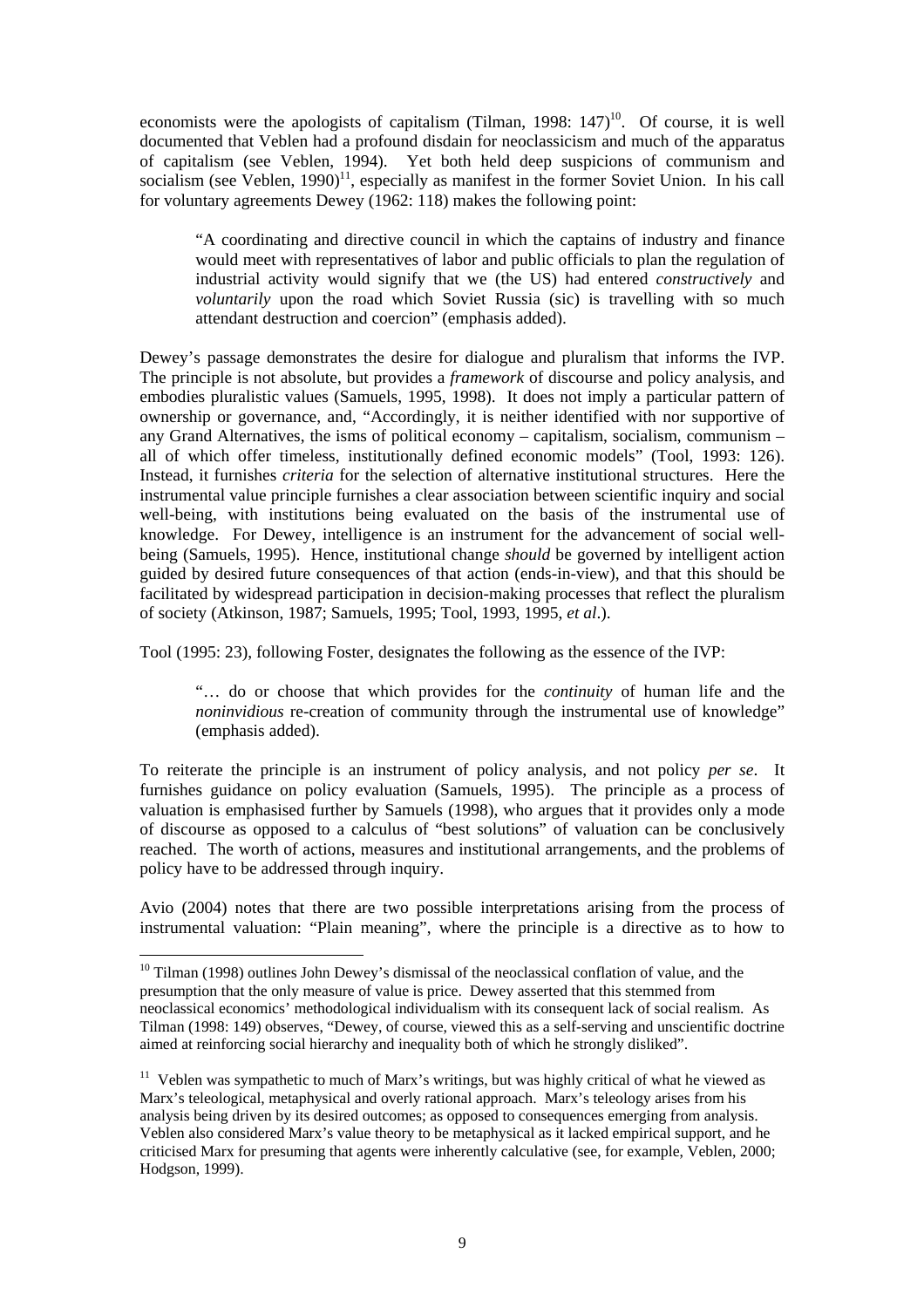proceed, and the principle is a description of successful inquiry. The two are not inconsistent, and both infer that the valuation process/process of inquiry are directed in particular directions by the instrumental principle, and that, moreover, outcomes cannot be judged independently of process (means).

# **IVP, Capabilities and Self-Worth**

 $\overline{a}$ 

Undeniably the IVP lacks precision. As host of questions arise: What are the guiding principles? What is the basis of judgement? Whose judgement counts? Klein (1995) notes various judgemental criteria from Veblen's "enhancing human life"; John Commons' "reasonable value"; Ayres' "toward a reasonable society", to Tool's Veblenian invidiousnoninvidious distinction. There are ambiguities in the terms "reasonable" and "noninvidious". As Klein observes, for Hayek this could mean avoidance of "serfdom", for Marx a classless society, and for some contemporary economists the freeing of the market. "The problem is in giving teeth to the notion of reasonableness … we might be left with very inadequate reeds on which to rely" (Klein: 134 and 138).

This ambiguity is inevitable given that the principle refers to a process of valuation: value emerges following inquiry and discourse. Inquiry is framed by notions of reasonableness, which Samuels (1995) asserts, are guided by Veblen's discussion of progressive change. Social value is an evolutionary process that is a matter of a continuous revising synthesis. Tool's structure further contributes to the framing of the process. Tool cites Veblen in his delineation of invidious and non-invidious. Invidious refers to a comparison of individuals on the basis of providing some value or relative worth. Thus, invidious distinctions relate to judgements on the basis of race, gender, wealth, power, tradition, etc.

"Those groups and individuals against whom invidious distinctions is directed are denied options, entitlements, and the full development of their *capabilities* (for example, access to education, occupation, or income). In consequence, the development of individuals' creative potential and productive capacities (and their *self-worth*) are arrested or eroded" (Tool, 1993: 122-123, emphases added).

Three critical points emerge here: First, there is a potentially lucrative correspondence between Tool's interpretation of the IVP and the capabilities approach associated with Martha Nussbaum and Hilary Putnam (and others such as David Levine and Amartya Sen; see also Burczak, 2006), and opens up the possibility of the IVP informing fundamental human rights. Levine (2004: 102) states:

"The central element of this way of thinking [the capabilities approach] is that we are poor not primarily because we lack goods, but because we lack the ability to be and do things that are essential to leading a human life".

There is clear commensurability with Tool's invidious criteria and Levine's, *et al*, emphasis on rights of opportunity<sup>12</sup>: both question the consequences of prevailing power structures on a

<sup>&</sup>lt;sup>12</sup> Nussbaum's description of capabilities essentially amounts to rights of opportunity, and includes life (including freedom from premature mortality) and bodily health (including reproductive health, adequate nourishment and shelter) and bodily integrity (freedom from violence, rights to mobility and choice in reproductive matters). Given the foundational right to life and freedom from premature mortality access to non-frivolous health care can be viewed as a basic human right. This is an important point, and a reflection of a more general point that freedom from poverty should be seen as a human right (see Putnam, 2003). Such a correspondence may not be entirely surprising given that Nussbaum and Putnam share the same philosophical influences as institutional economics having common affiliations to Dewey and Peirce (see Haack, 2004).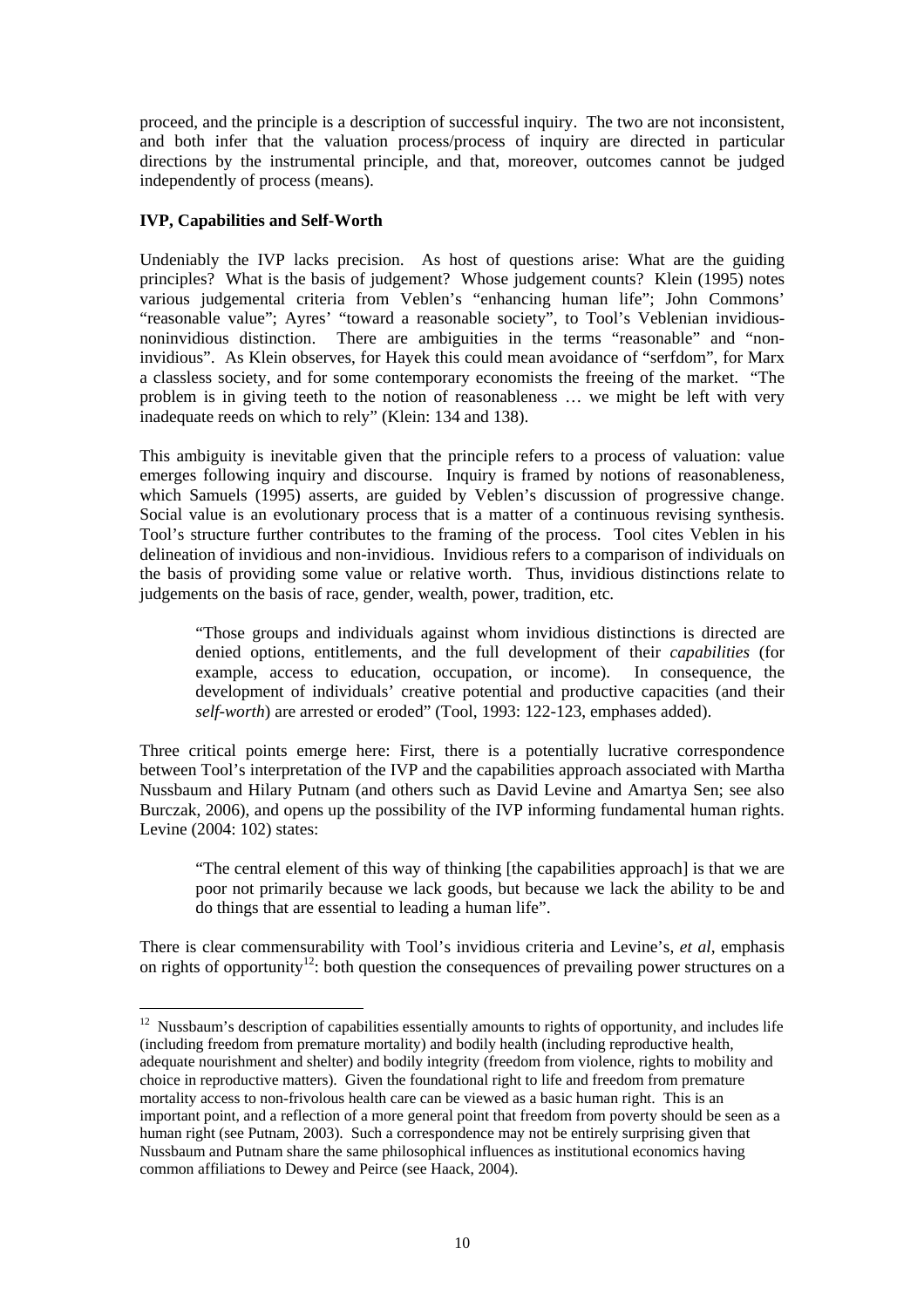global scale. Moreover, Levine also associates poverty with the absence of the opportunity to be creative at work. Levine's argument draws strongly from Marx *and* Veblen<sup>13</sup>, and we venture corresponds with a commitment to human dignity.

Second, there is a need to ground the valuation process in democratic procedure. As noted, from Dewey, the process of inquiry necessarily changes the constitution of reality and change will change communities: changed communities should be re-created following non-invidious deliberation. As Tool recognises, power structures afford elites the ability to impose invidious distinctions: consequently, the locus of instrumental valuation should reside in a process of deliberative democracy. This is the basis of the reform we find appealing. The means of achieving progress must be democratic and the ends-in-view must also be democratic. For Samuels the IVP has two roles: advancing a pluralist society, which is free, open, democratic and liberal, and to advance deliberative over non-deliberative decisionmaking. The precise nature of this emerges over time and is context dependent<sup>14</sup>. Due to space constraints we do not discuss possible approaches or models of this here; although note the highly insightful contributions of O'Neill (2003) based on Neurath's associational socialism, Burczak's (2006) allusions to a synthesis of capabilities, post-modern Marxism and Hayekian subjectivism, the collections edited by Bush and Tool (2003) and Albritton, *et al* (2004), and Hodgson (1999) on the evolution of capitalism, among others. Instead, here the remainder of the paper concentrates on the following:

Third, while not advocating socialism, there is a particular interpretation of socialism that appears to be at the root of Tool's *et al's* eschewal. From Tool's earlier quote, above, socialism is generally equated with a particular mode of ownership of resources. However, it is obvious that while the IVP does not support this *ex ante*, it does clearly have an egalitarian ethos that most socialists would approve of. Indeed, Tool refers to a widening income gap in society as a profound social problem, and advocates increased incomes for the poor on the basis that this acts to enhance capabilities. There is an obvious stress on redistribution as opposed to mainstream economic (and co-incidentally neo-liberal) notion of efficiency15.

This unsurprising given the underlying framing of IVP with its emphasis on establishing a system of institutional apparatus that enhances the individual through the empowerment of the individual. Thus, Veblen's invitation to overcome the embedded habits associated with "imbecile institutions" to signal social progress resonates with Marx's analysis of the superstructure and subsequent Gramscian notions of hegemony. Veblen (1994) depicted science and technology as elements of progressive change, "… yet he remained cognizant of the retardant and … atavistic effects of politics, culture and society" (Tilman, 1995: 241). Hodgson (2004) also recognises that Veblen highlighted conservative features of some institutions, and that social change can only arise through a change in the habits of thought of

 $13$  Levine explicitly attributes the source of his argument to Marx. However, while he fails to recognise Veblen, it is important to appreciate that Veblen, like Marx, considered that a fundamental feeling of self and identity was associated with work. Veblen went further than Marx in considering that humans possessed an instinct for creativity – for craftsmanship. Hence, highly routinsed work that fails to engage the worker is dehumanising in that it curbs human instinct in addition to being a source of alienation: in effect, an invidious source of distinction.

 $14$  Avio (2004) has presented a case that the IVP lacks an analysis of legitimation in its reference to deliberative democracy. Avio advocates the employment of Habbermassian discourse analysis.

<sup>&</sup>lt;sup>15</sup> Indeed, the framing effects of efficiency have been criticised as is the imposed equity-efficiency dual (see, for example, Atkinson, 1995). Again, there is considerable scope for correspondence.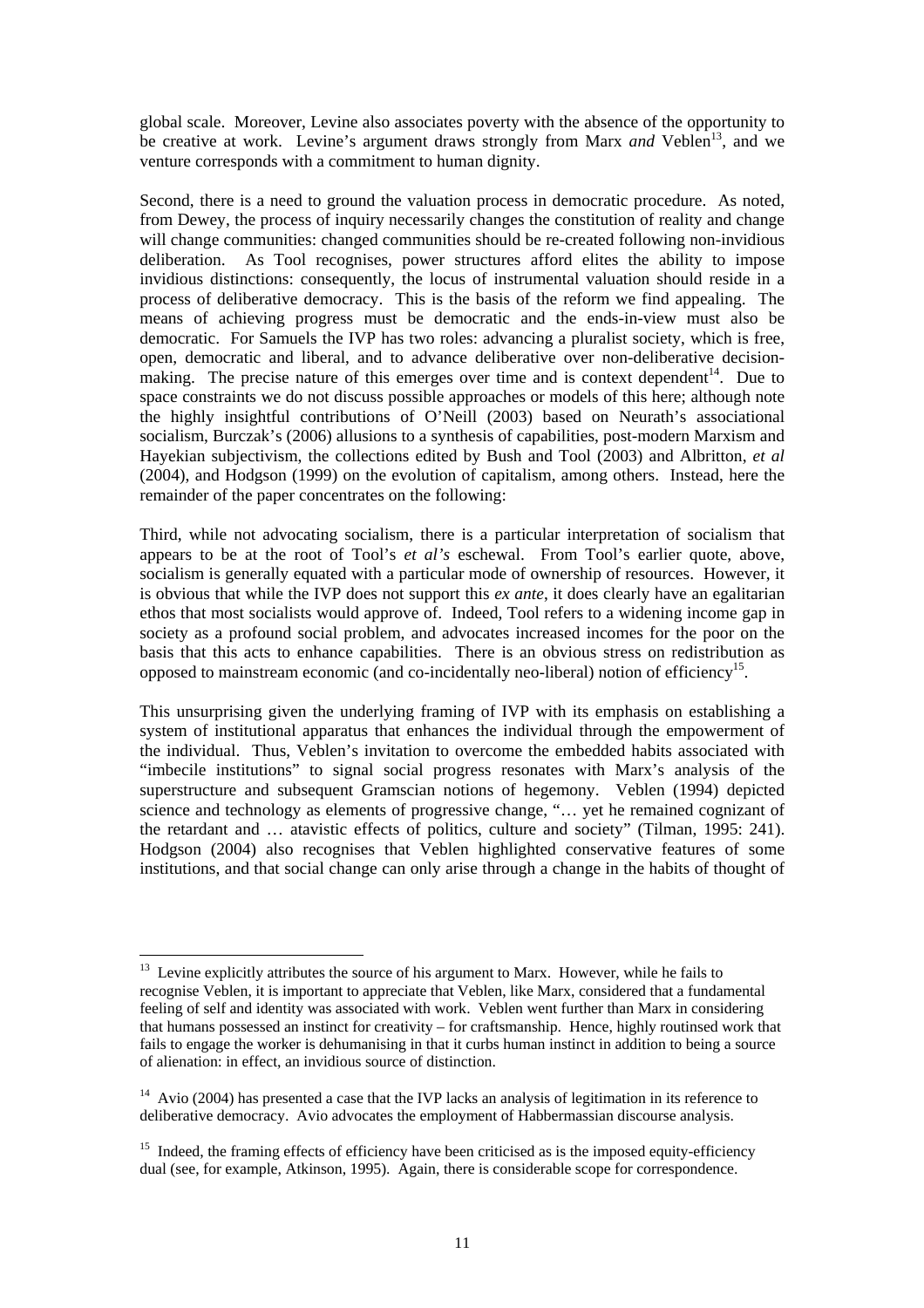the community<sup>16</sup>, and there are likely to be forces resistant to change. Indeed, Veblen was pessimistic that these conservative forces, embodied in habit, would act as a block to instrumental knowledge. He focussed on the potentially retarding role of "imbecile institutions", such as monarchy and the papacy, and how such institutions could remain "triumphant" for protracted periods of time.

In its search for "reasonableness" the IVP invites potentially profound institutional reform to the evolving system of capitalism and its supportive superstructure. At the heart of this is an engagement with the promotion of individual dignity, a dimension we feel that has to some extent been overlooked in recent contributions to the recasting of socialism, and one which fully embodies the overarching emblematic: "*liberté, égalité, fraternité*".

## **Individual Dignity**

 $\overline{a}$ 

Albritton (2004) and O'Neill (1998) are among those who challenge the basis of the neoliberal case for individual freedom; solely predicated on negative freedom, and the view that socialism necessarily erodes the person and personal freedom. The state is Leviathan generating dependency and eradicating initiative and autonomy. Albritton's analysis is interesting in that he sets out to demonstrate the limitations of the 'freedom to choose' argument at the base of the neo-liberal case. He argues that freedom to choose seldom addresses whether individuals possess a meaningful range of choices. Moreover, he claims to offer a deeper analysis of subjectivity based on Marx than the legal subjectivity that is used to justify neo-liberal notions.

O'Neill challenges the autonomy argument advanced by the prominent analysts, such as Hayek and Friedman. The autonomy afforded by market exchange, where the agent is imbued with the inalienable right to voluntarily exchange – the exercise of free will and autonomy – is illusory: in echoes of Polanyi, pluralism and identity can be undermined by markets. Relatedly, well-known criticisms of consumer sovereignty (Baran and Sweezy, 1966; Galbraith, 1973; Fine, 2002) further undermine the most trenchant aspects of the neoliberal case.

Appealing as these arguments, and other related ones, may be our stress, while complementary, is rather different in addressing individual dignity directly. In discussing individual autonomy, freedom and the market O'Neill notes the distinction in the notion of positive freedom advanced by Dewey and Irving Berlin. For Dewey liberty is the power for an individual to realise their goals  $-$  it is enabling. For Berlin, it is a form of self determination (O'Neill, 1998: 66). While both are distinct they are complementary and may be seen as such in considerations of dignity.

There is some debate over the conceptualisation of dignity. Some consider the notion lacks coherence, while others stress its pluralism of meaning (see, for instance, Nordenfelt, 2004), and is perhaps most appropriately interpreted employing the notion of humiliation as an entry point (Statman, 2000). Margalit (1996: 9) notably defines humiliation as

"Any sort of behaviour or condition that constitutes a sound reason for a person to consider his or her *self-respect* injured" (emphasis added).

<sup>&</sup>lt;sup>16</sup> Veblen (1990: 239) described institutions as the, "settled habits of thought in the body of men". This reflects the key role of habit in Veblenian analysis deriving from the influence of the instinct psychologists and Dewey (see Hodgson, 2004).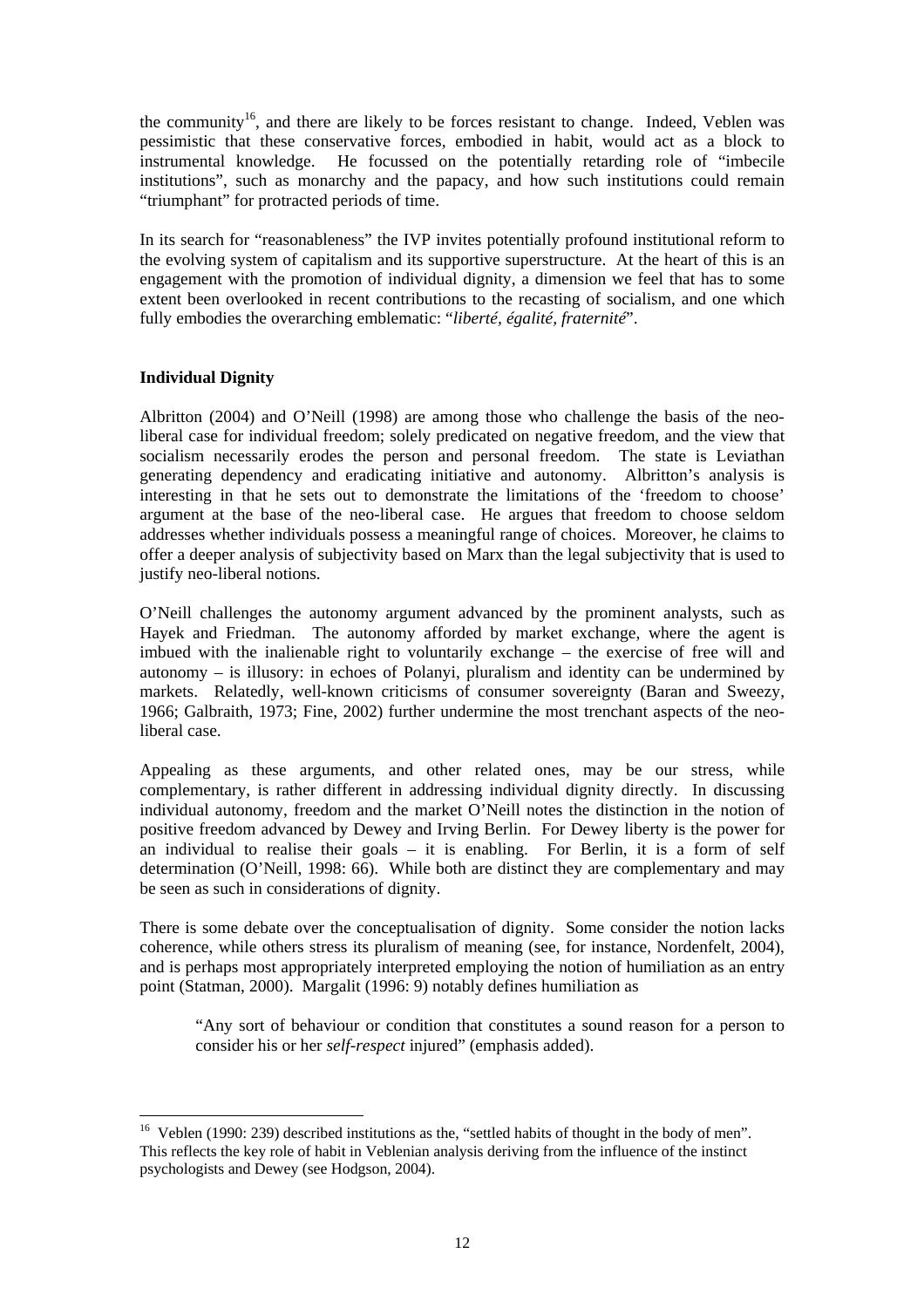Margalit's emphasis on self-respect resonates with Tool's invidious distinctions in the conceptualisation of IVP. Clearly IVP would incorporate the avoidance, or freedom from, humiliation in these terms. Moreover, considerations of a metaphysical approach to dignity promote the notion of *Menschenwürde*; the inalienable claim of right to dignity by virtue of being human. In his response to Nordenfelt's varieties of dignity Edgar (2004) makes the point that the more metaphysical approach rests on innate human capacities or potentials. He lists three potentials: the potential for humans to control their bodies; to develop complex social competencies, and competence in language use. We contest that these potentials are all instinctive and accordingly resonate with a Veblenian psychology, a capabilities approach and the IVP. Edgar (2004: 88-89) argues:

"… competence in language use … embraces at once the ability to converse and dispute with others … and the ability to use language to articulate our individual and communal self-understanding … [that] underpin the possibility of dignity of moral status and identity …It is precisely through such potentials that human beings are capable of conferring experiential dignity upon themselves and others, and capable of withdrawing that dignity".

Thus, dignity is partly personal and partly socially constructed. This supports Davis' (2006) recent observations. Drawing from Margalit's *Decent Society* and the work of Bernard Williams he considers that dignity is not only nested in negative freedom, but that it is also embedded in integrity. Two types of integrity are distinguished: personal and moral. Personal differs from moral in that the former concerns the coherence of a person's character and the latter concerns whether this character is virtuous. The latter depends on the former. Davis is interested in the association between personal integrity and identity. Referring to Williams' work he considers that personal integrity is the product of an individual's "identityconferring commitments". According to this line of argument individuals make various types of commitments to others, and the commitments an individual most strongly identifies with helps establish this individual's integrity. In this way, Davis argues, individuals engage in some sort of reflexive self-construction. It is this self-construction, or sense of self that is the key to appreciating dignity.

For Davis, the sense of self and the social aspect of the individual contribute to an individual's sense of dignity: dignity possesses personal and social qualities embodied in feelings of self-esteem and self-respect. Self-esteem, associated with the personal aspect of dignity, arises from an individual's feelings and self-opinion. Self-respect, the social aspect of dignity, is a matter of how an individual believes that (s)he is entitled to regard themselves in virtue of their membership of social constituencies. On the one hand, then, dignity is similar to pride in that pride is an expression of self-esteem; on the other hand, dignity is an expression of the respect individuals feel towards themselves as human beings derived from personal and moral integrity that arises from being, "an accepted member of a community equal in certain basic rights" (Davis, 2006: 78).

From the foregoing synopsis it is apparent that a decent society is a society that ensures decent living standards that embody human dignity. This goes beyond possession of privately owned commodities and the provision of public goods; it embraces human flourishing and addresses human needs, and systematically embraces notions of productive, appropriative, and distributive justices: an agenda for capability equality (see Burczak, 2006). This, for us, is the essence of socialism.

"Making human dignity a central value of socio-economic policy, then, means changing social institutions to *eliminate* humiliating institutions" (Davis, 2006: 81, emphasis added).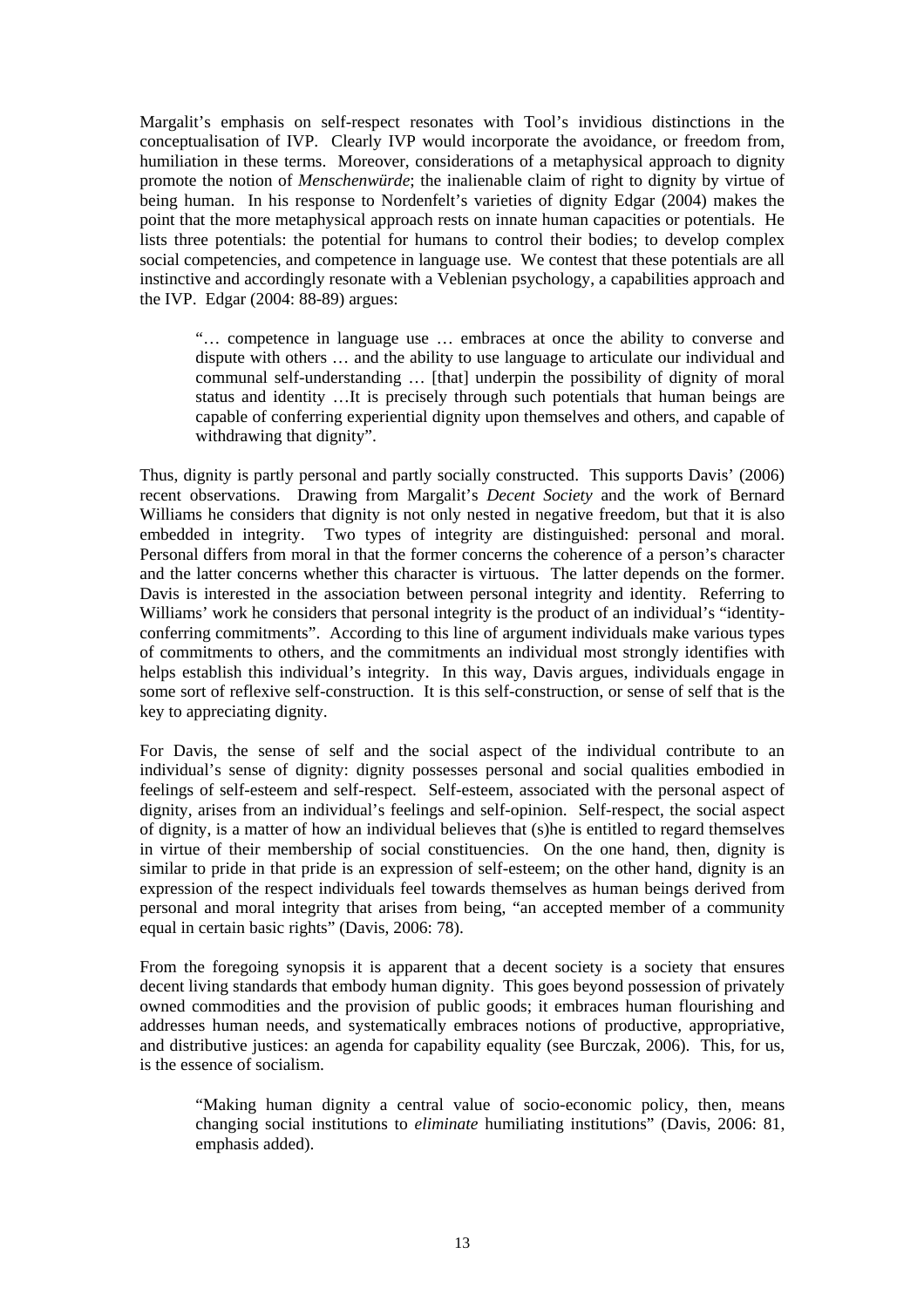For us the present potential for exploitation embodied in capitalist relations emasculates the possibilities for the universal endorsement of individual dignity. This is compounded by an agenda of expansive commodification, which can not only monetize social relations, but infer the objectification of the individual. As Martha Nussbaum's (1995) work shows, objectification denies the individual of autonomy and agency and may accordingly be viewed as the antithesis of individual dignity. IVP we believe affords a framework to contest such trends and re-invigorate socialist discourse.

#### **References**

Adaman, F. and Devine, P. (1996) The Economic Calculation Debate: Lessons for Socialists, *Cambridge Journal of Economics*, 20: 523-537.

Adaman, F. and Devine, P. (2001) Participatory Planning as a Deliberative Democratic Process: A Response to Hodgson's Critique, *Economy and Society*, 30: 229-239.

Adaman, F. and Devine, P. (2006) The Promise of Participatory Planning: A Rejoinder to Hodgson, *Economy and Society*, 35: 141-147.

Arestis, P. and Sawyer, M. (2001) The Economic Analysis Underlying the 'Third Way', *New Political Economy*, 6: 255-278.

Armstrong P Glyn, A and Harrison, J. (1991) *Capitalism Since 1945*. Blackwell: Oxford.

Atkinson, G. (1987) Instrumentalism and Economic Policy: The Quest for Reasonable Value, *Journal of Economic Issues*, 21: 189-202.

Atkinson, G. (1995) Efficiency versus Equity: A False Dichotomy? in *Institutional Economics and the Theory of Social Value: Essays in Honor of Marc R. Tool*, Clark, C. M. A. (ed.), Kluwer: Norwell, MA.

Albritton, R. (2004) Socialism and Individual Freedom, in *New Socialisms: Futures Beyond Globalization*, Albritton, R., Bell, S., Bell, J. R. and Westra, R. (eds), Routledge: London.

Albritton, R. and Westra, R. (2004) Introduction: Towards Democracy Through Socialisms, in *New Socialisms: Futures Beyond Globalization*, Albritton, R., Bell, S., Bell, J. R. and Westra, R. (eds), Routledge: London.

Albritton, R., Bell, S., Bell, J. R. and Westra, R. (eds) (2004) *New Socialisms: Futures Beyond Globalization*, Routledge: London.

Avio K. L. (2004) A Modest Proposal for Institutional Economics, *Journal of Economic Issues*, 38: 715-745.

Baran, P. A. and Sweezy, P. M. (1966) *Monopoly Capital*, Penguin: London

Bowles, S. and Gintis, H. (1998) *Recasting Egalitarianism: New Rules for Communities, States and Markets*, Wright, E. O. (ed), Verso: London and New York.

Burczak, T. A. (2006) *Socialism After Hayek*, University of Michigan Press: Ann Arbor

Bush, P. D. and Tool, M. R. (eds) (2003) *Institutional Analysis and Economic Policy*, Kluwer Academic Press: Boston.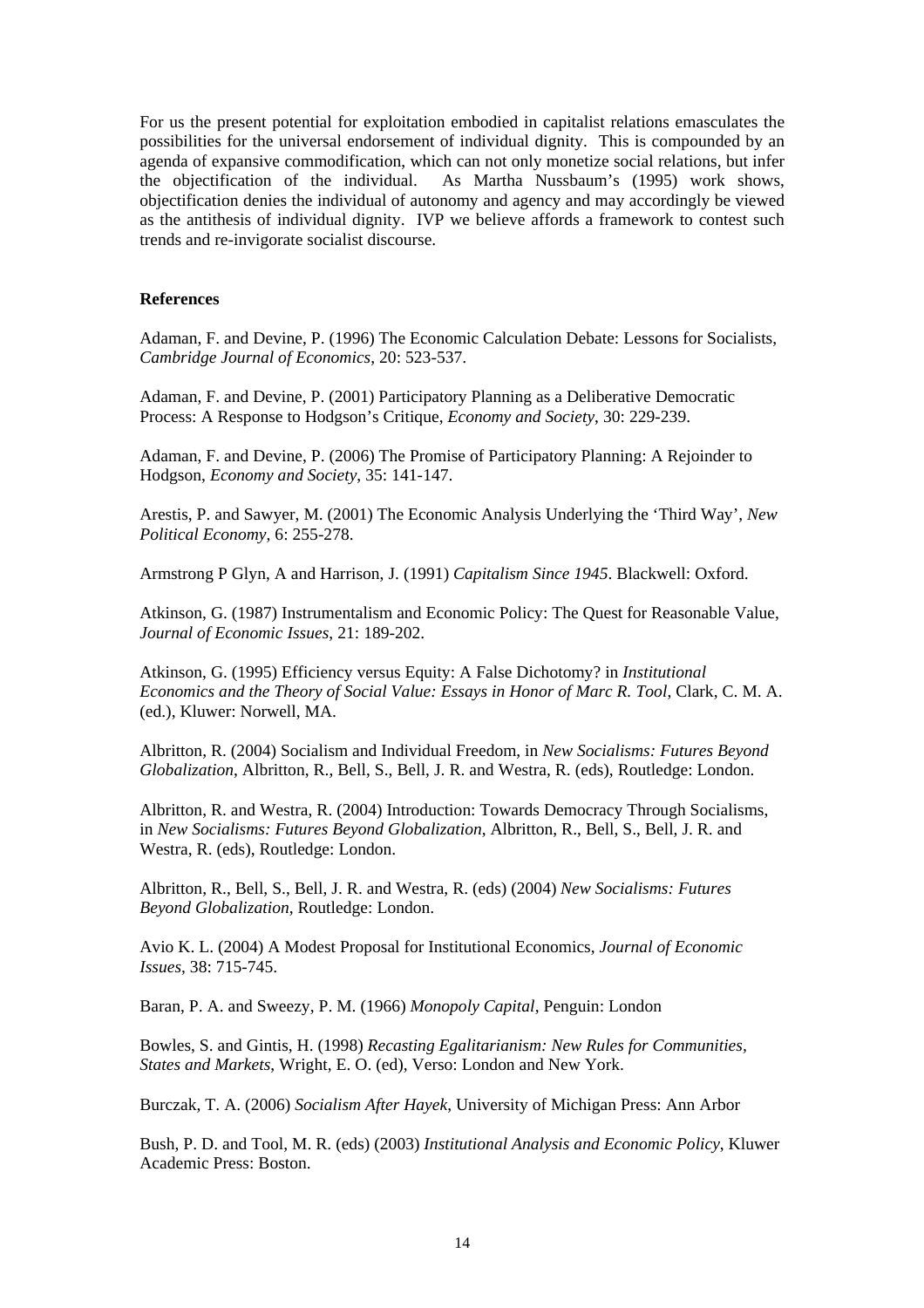Clarke S (1993) The contradictions of state socialism. In Clarke S Fairbrother P Burawoy M and Krotov P (Eds) *What about the Workers?.* London, Verso.

Cullenburg, S. (1992) Socialism's Burden: Toward a 'Thin' Definition of Socialism, *Rethinking Marxism*, 5: 64-83.

Cumbers A (2000) 'Globalisation, local economic development and the branch plant region: the case of the Aberdeen oil complex'. *Regional Studies* 34 (4) pp. 371-382.

Cumbers, A. Mackinnon, D. Chapman, K. (2003) Innovation, collaboration and learning in regional clusters: a study of SMEs in the Aberdeen oil complex. *Environment and Planning A.* 35 (9), 1689-1706.

Cumbers A. (2005 in press) Genuine renewal or pyrrhic victory? The scale politics of trade union recognition in the UK *Antipode*: *a Journal of Radical Geography*.

Dasgupta, P. and David, P. (1994) Towards a New Economics of Science, *Research Policy*, 23: 487-521.

Dewey, J. (1939) Theory of Valuation, in *Foundations of the Unity of Science: Toward an International Encyclopedia of Unified Science*, Vol. 2 Nos. 1-9, Neurath, O., Carnap, R. and Morris, C. (eds.) University of Chicago Press: Chicago.

Dewey, J. (1962) *Individualism: Old and New*, Capricorn Books: New York [originally published 1929].

Dewey, J. (1963) *Philosophy and Civilization*, Capricorn Books: New York [originally published 1931].

Dugger, W. (1995) Beyond Technology to Democracy: The Tool legacy in Instrumentalism, in *Institutional Economics and the Theory of Social Value: Essays in Honor of Marc R. Tool*, Clark, C. M. A. (ed.), Kluwer: Norwell, MA.

Edgar, A. (2004) A Response to Nordenfelt's "The Varieties of Dignity", *Health Care Analysis*, 12: 83-89.

Fine, B. (2001) *Social Capital versus Social Theory: Political Economy and Social Science at the Turn of the Millennium*, Routledge: London.

Foster J (1993) Labour, Keynesianism and the Welfare State. In J Fyrth (ed) *Labour's High Noon: the Government and the Economy 1945-51*. London: Lawrence and Wishart.

Galbraith, J. K. (1972) *Economics and the Public Purpose*, Penguin: London.

Haack, S. (2004) Pragmatism, Old and New, *Contemporary Pragmatism*, 1: 3-41.

Hodgson, G. M. (1999) *Economics and Utopia.* Routledge, London.

Hodgson, G. M. (2004) *The Evolution of Institutional Economics: Agency, Structure and Darwinism in American Institutionalism*, Routledge: London.

Hodgson, G. M. (2005) The Limits to Participatory Planning: A Reply to Adaman and Devine, *Economy and Society*, 34: 141-153.

Jessop, B. (2002) *The Future of the Capitalist State*, Polity Press: Cambridge.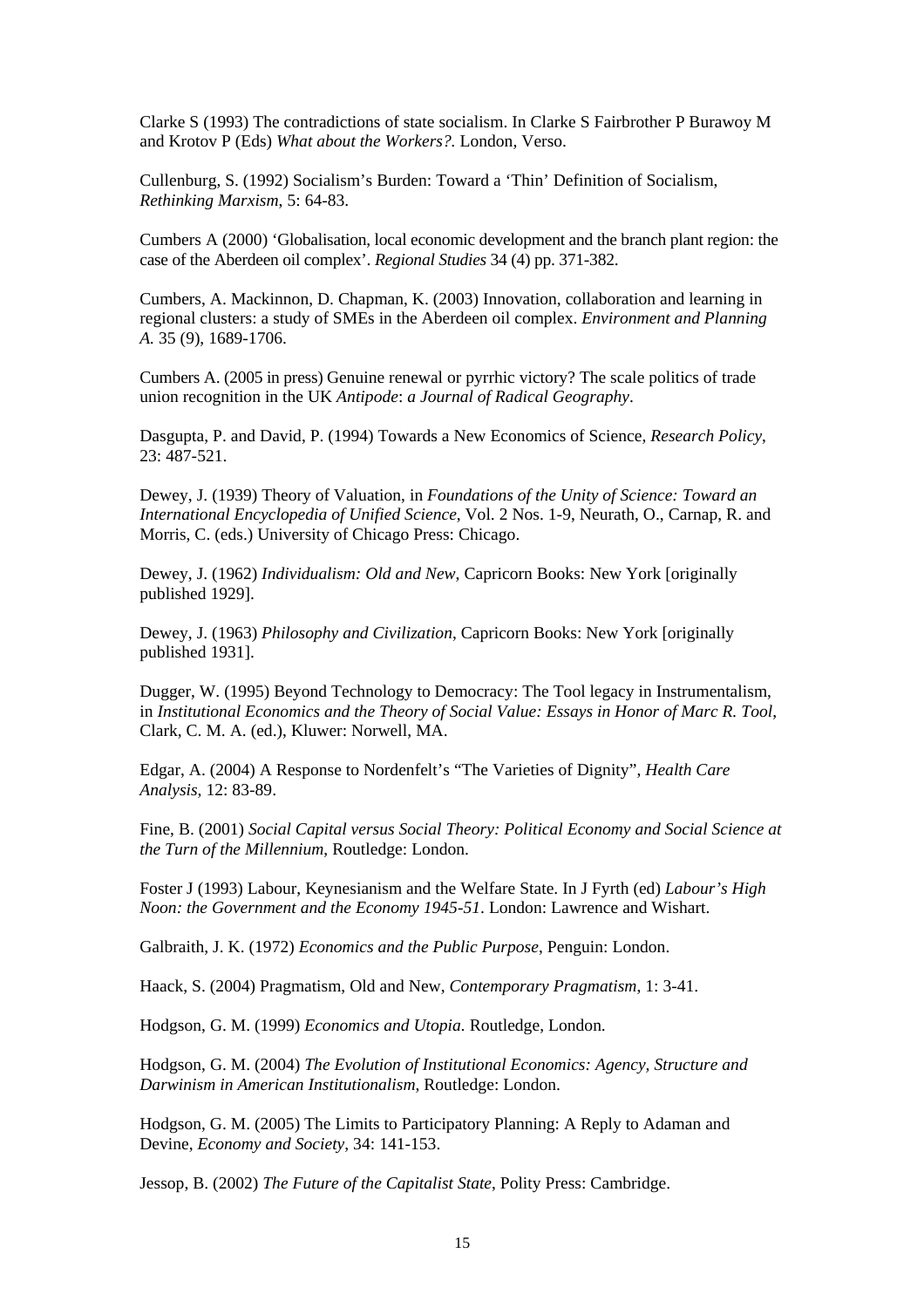Khalil, E. (2004) Introduction: John Dewey, The Transactional View, and the Behavioral Sciences, in *Dewey, Pragmatism and Economic Methodology*, Khalil, E. (ed.) Routledge: New York and London.

Klaes, M. (2004) In Defence of Vagueness, *Journal of Economic Methodology*, 11: 359-376.

Klein, P. A. (1995) Instrumental Valuation in a Democratic Society, in *Institutional Economics and the Theory of Social Value: Essays in Honor of Marc R. Tool*, Clark, C. M. A. (ed.), Kluwer: Norwell, MA.

Levine, D. P. (2004) Poverty, Capabilities and Freedom, *Review of Political Economy*, 16: 101-115.

McFarlane, B. (1997) Socialism: goals and efficiency. In Arestis, P. Palma, G. and Sawyer, M. (Eds) *Markets, Unemployment and Economic Policy.* London, Routledge.

Moreau, F. (2004) The Role of the State in Evolutionary Economics, *Cambridge Journal of Economics*, 28: 847-874.

Nightingale, P. (2003) If Nelson and Winter are Only Half Right About Tacit Knowledge, Which Half? A Searlean Critique of 'Codification', *Industrial and Corporate Change*, 12: 149-183.

Nordenfelt, L. (2004) The Varieties of Dignity, *Health Care Analysis*, 12: 69-81.

Nussbaum, M. C. (1995) Objectification, *Philosophy and Public Affairs*, 24: 249-291.

O'Neill, J. (1998) *The Market: Ethics, Knowledge and Politics*, Routledge: London

O'Neill, J. (2003) Socialism, Associations and the Market, *Economy and Society*, 32: 184- 206.

Poirot, C. (2008) Is Pragmatism Good for Anything? Towards a Theory of Impractical Economics, *Forum for Social Economics*, 37: 61-76.

Porter, T. M. (2004) The Culture of Quantification and the History of Public Reason, *Journal of the History of Economic Thought*, 26: 165-177.

Putnam, H. (2003) For Ethics and Economics Without the Dichotomies, *Review of Political Economy*, 15: 395-412.

Robinson, J. (1962) *Economic Philosophy*, Penguin: Harmondsworth.

Samuels, W. J. (1995) The Instrumentalist Value Principle and its Role, in *Institutional Economics and the Theory of Social Value: Essays in Honor of Marc R. Tool*, Clark, C. M. A. (ed.), Kluwer: Norwell, MA.

Samuels, W. J. (1998) The Historical Quest for Principles of Valuation, in *Institutionalist Method and Value: Essays in Honour of Paul Dale Bush*, Fayazmanesh, S. and Tool, M. R. (eds.), Edward Elgar: Chaeltenham.

Sawyer M. and O'Donnell K (1999) *A Future for Public Ownership.* Lawrence and Wishart in association with UNISON, London.